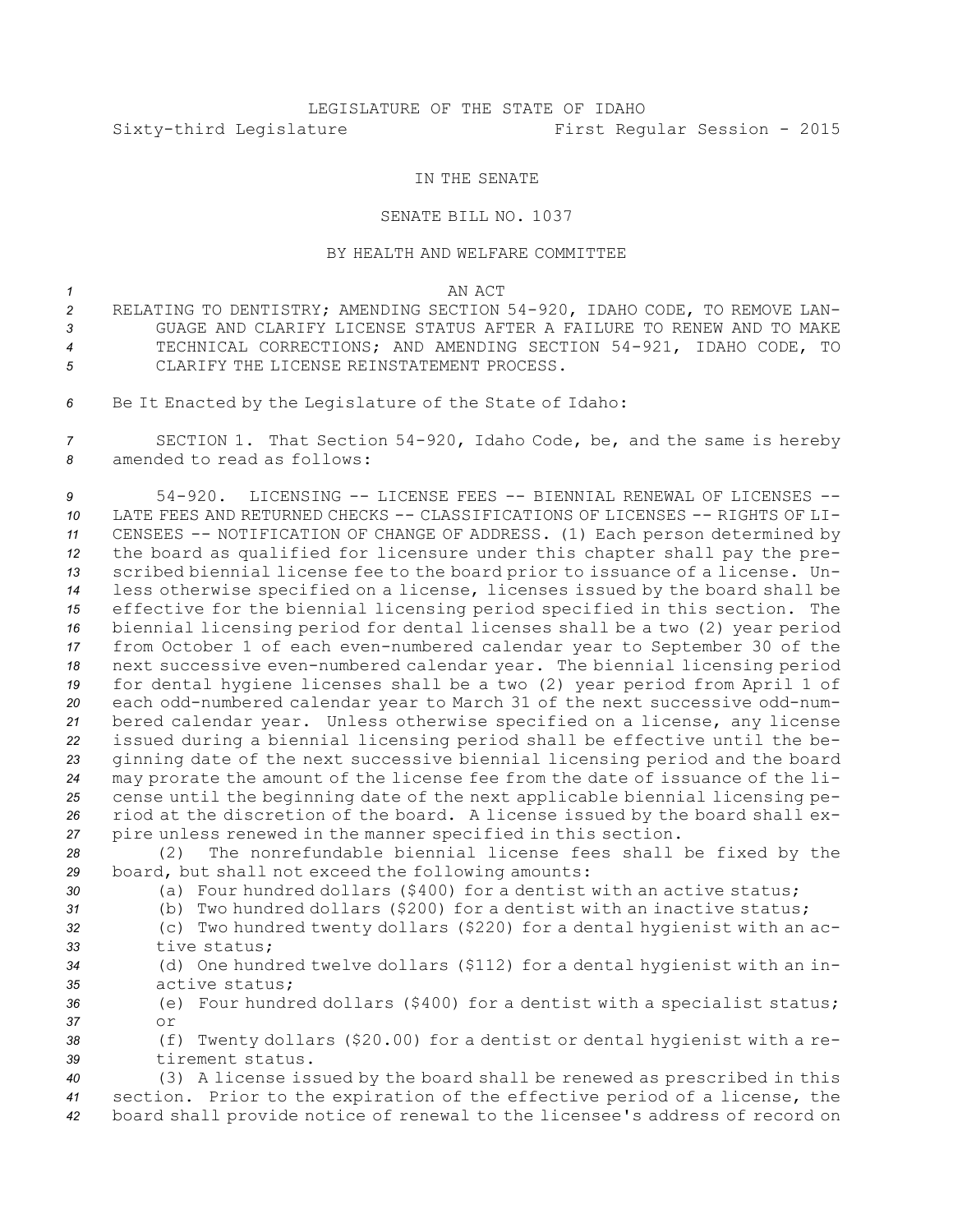file with the board. To renew <sup>a</sup> dental license, each licensee shall submit <sup>a</sup> properly completed renewal application and the appropriate biennial license fee to the board prior to September 30 of every even-numbered calendar year. To renew <sup>a</sup> dental hygiene license, each licensee shall submit <sup>a</sup> properly com- pleted renewal application and the appropriate biennial license fee to the board prior to March 31 of each odd-numbered calendar year. Each licensee determined by the board as qualified for renewal of <sup>a</sup> license shall be issued <sup>a</sup> license for the applicable biennial licensing period.

 (4) The following procedure shall be followed by the board for all li- censees who fail to submit <sup>a</sup> properly completed renewal application and ap- propriate biennial license fee on or before the expiration of the effective period of <sup>a</sup> license. <sup>A</sup> license that expires by reason of <sup>a</sup> licensee's fail- ure to satisfy the renewal requirements shall not be considered to be <sup>a</sup> dis- ciplinary action by the board and shall result in the termination of the li-15 censee's right to practice dentistry or dental hygiene in the state.

*16* (a) The board shall mail <sup>a</sup> notice of failure to renew <sup>a</sup> license to the 17 **licensee's address; and** 

 (b) The notice of failure to renew <sup>a</sup> license shall advise the licensee 19 that he has failed to comply with the board's license renewal require- ments and that <sup>a</sup> fFailure to timely submit <sup>a</sup> properly completed complete renewal application, the appropriate biennial and license fee shall result in expiration of the license and termination of the licensee's right to practice. Failure to submit <sup>a</sup> complete renewal application, license fee and <sup>a</sup> fifty dollar (\$50.00) late fee within thirty (30) days of the date upon which the board's notice was mailed shall result in **the expiration of his the license shall result in cancellation of the** *27* license.

 (5) Any person who delivers <sup>a</sup> check or other payment to the board that is returned to the board unpaid by the financial institution upon which it was drawn shall pay to the board as an administrative cost, in addition to any other amount owing, the amount of fifty dollars (\$50.00). Following notifi- cation by the board of the returned check or other payment, the person shall make payment of all moneys owing to the board by certified check or money or- der within thirty (30) days of the date of notification. <sup>A</sup> failure to submit the necessary remittance within the thirty (30) day period may result in the expiration of <sup>a</sup> license or constitute grounds for the board to deny, cancel, suspend or revoke <sup>a</sup> license.

*<sup>38</sup>* (6) The board of dentistry may issue different classes of licenses as *39* defined in this subsection.

 (a) The term "license with active status" means <sup>a</sup> license issued by the board to <sup>a</sup> qualified person who is authorized to be an active practi- tioner of dentistry or dental hygiene in the state of Idaho. <sup>A</sup> person's right to be issued and maintain <sup>a</sup> license with active status shall not be affected by any absence, not exceeding two (2) years, from active practice in Idaho by reason of illness or vacation. <sup>A</sup> person's right to be issued and maintain <sup>a</sup> license with active status shall not be af- fected by any absence from active practice in Idaho for any period while serving on active duty in the armed forces of the United States, while employed in the United States public health service or United States veterans administration, or while enrolled in board-approved postgrad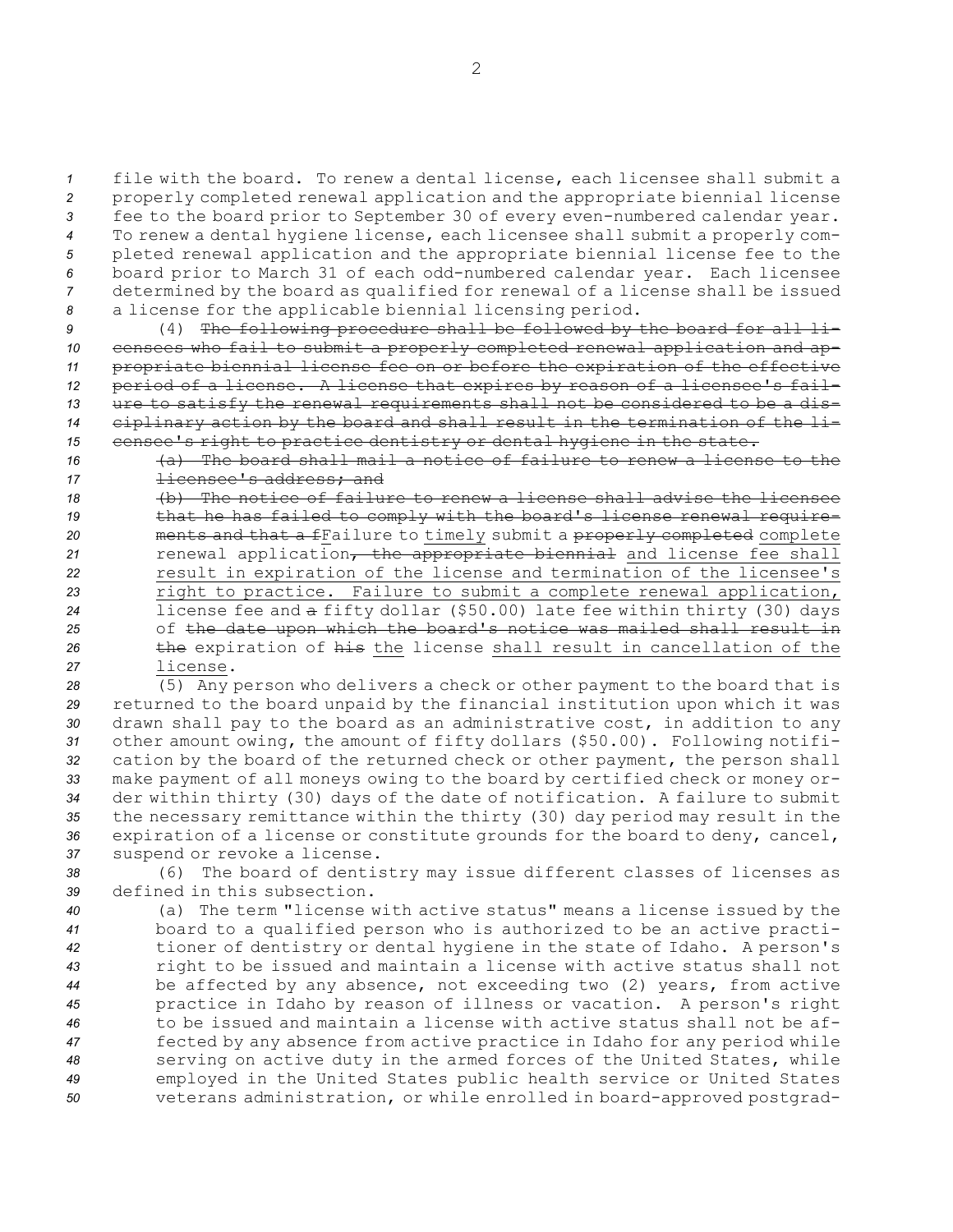*<sup>1</sup>* uate educational courses, either within or without the state of Idaho. *<sup>2</sup>* Each applicant or licensee requesting an active status license must *<sup>3</sup>* state that he intends to fulfill the requirements for that status.

 (b) The term "license with an inactive status" means <sup>a</sup> license issued by the board to <sup>a</sup> qualified person who is not authorized to be an active practitioner of dentistry or dental hygiene in the state of Idaho. <sup>A</sup> person issued <sup>a</sup> license with an inactive status is not entitled to prac-tice dentistry or dental hygiene in the state of Idaho.

 (c) The terms "license with special status" and "license with provi- sional status" mean licenses issued by the board to <sup>a</sup> qualified person on <sup>a</sup> provisional, conditional, restricted or limited basis under the terms of which the licensee is authorized to practice dentistry or den- tal hygiene in the state of Idaho subject to conditions, limitations and requirements imposed by the board. The conditions, limitations and re- quirements imposed by the board may include, but are not limited to, <sup>a</sup> limitation on the effective period of the license, <sup>a</sup> requirement that specific conditions must be fulfilled in order for the license to re- main effective, <sup>a</sup> requirement that specified education, examinations and skills testing be successfully completed during the effective pe- riod of the license, <sup>a</sup> restriction on the scope of permissible services that the licensee is authorized to perform, <sup>a</sup> restriction on the type of patients for whom treatment may be rendered and <sup>a</sup> restriction on the lo-cations at which the licensee can perform authorized services.

 (d) The term "license with retirement status" means <sup>a</sup> license issued to <sup>a</sup> person who was previously licensed as <sup>a</sup> dentist or dental hygienist in Idaho who no longer intends to practice dentistry or dental hygiene. <sup>A</sup> license with retirement status does not permit the holder to practice dentistry or dental hygiene in the state of Idaho. <sup>A</sup> license with re- tirement status cannot be converted to <sup>a</sup> license with active or inactive status other than by filing an application for licensure and qualifying as required of <sup>a</sup> first time first-time applicant.

 (7) (a) The board may issue <sup>a</sup> license with active status to any qual- ified applicant or qualified licensee who is an active practitioner of dentistry or dental hygiene in the state of Idaho or who signifies to the board in writing that, upon issuance of an initial license or renewal of <sup>a</sup> biennial license, he intends to be an active practitioner in this state within two (2) years. Renewal of <sup>a</sup> license with active status re-quires compliance with requirements as determined by the board.

 (b) The board may issue <sup>a</sup> license with inactive status to any qualified person who fulfilled the licensure requirements but, for any reason, is not eligible for <sup>a</sup> license with active status. Renewal of <sup>a</sup> license with inactive status requires compliance with requirements as determined by the board.

 (c) The board may issue <sup>a</sup> license with provisional status or special status to any person who fulfills, or substantially fulfills, the applicable licensure requirements when the board, acting in its dis- cretion, determined that special circumstances existed which, for the protection of the public health, safety and welfare, required that specific conditions, restrictions or limitations be imposed on the li-cense. <sup>A</sup> license with special status or provisional status entitles the